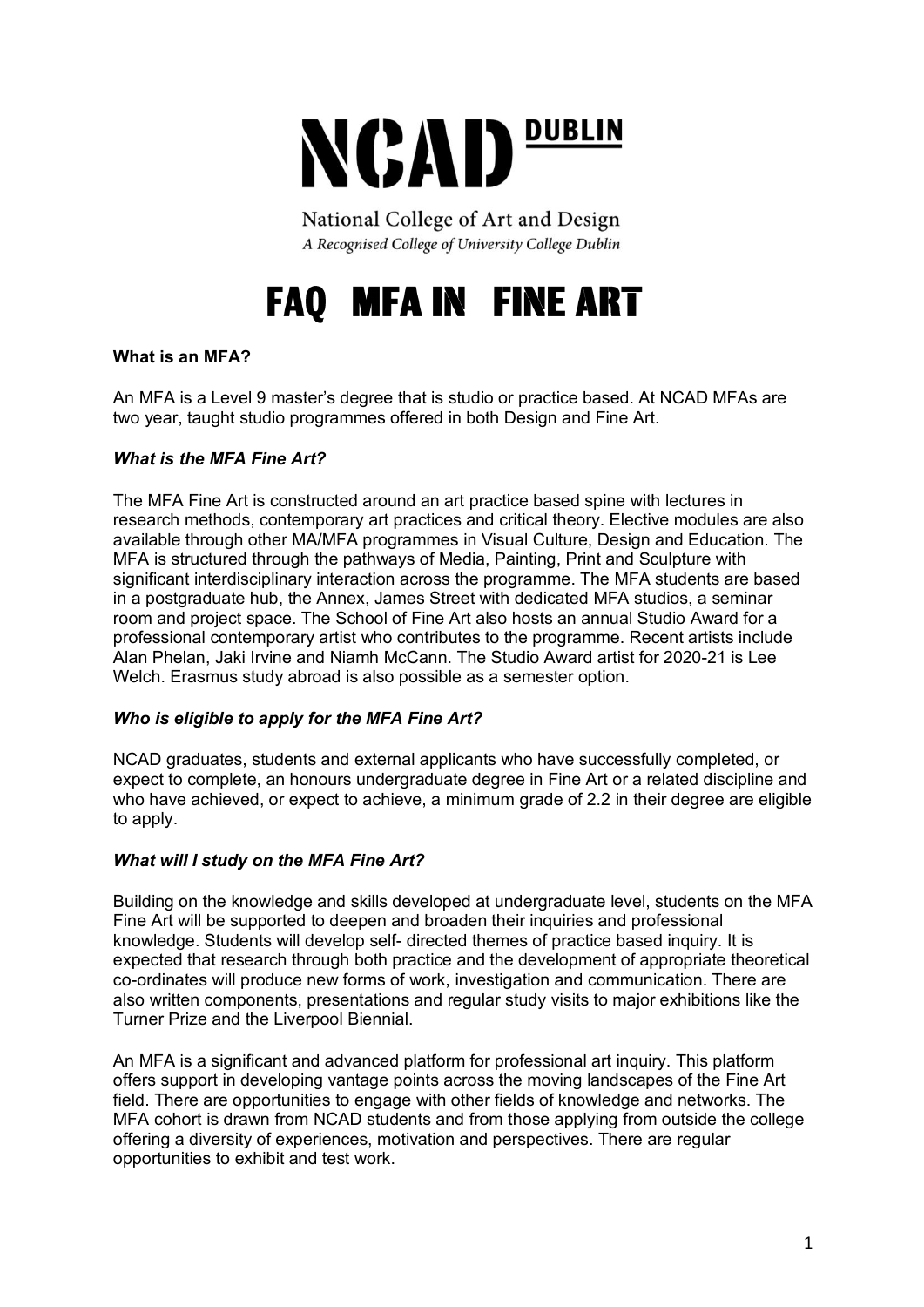#### *What sort of opportunities and engagement does the course offer?*

Engagement means fully participating in the course and being an active driver of scholarship rather than being a passive recipient of it. This applies to both content and forms of art practice and in contextual frames for these practices. Learning to communicate effectively through and about artwork is a means of eventing professional research and creating opportunities. These elements are taught and facilitated by the MFA course team: the programme leader Dr Sarah Durcan and the Heads of Departments: Brian Hand, Mark O'Kelly, Dr Andrew Folan and Dr Feargal Fitzpatrick. The programme has a regular lecture series on Contemporary Art Practices and MFA Art Seminars on a range of key topics in contemporary art with contributions from visiting artists, writers, curators and other art professionals. This expands both the depth and breadth of professional awareness and networks. There is a weekly commitment to crits and discursive forums, trialling forms of student presentation in a peer environment. The course also has links to hospitals, science and participatory contexts. The School of Fine Art is formally involved in funded contextual research on Thomas Street with three European partners.

## *What facilities are available to MFA students?*

MFA Fine Art Students have access to studio space and workshops as appropriate. Students also have access to College technicians and other facilities including the Edward Murphy Library and NIVAL.

#### *Can I switch between Fine Art and Design or change my area of specialisation within Fine Art or Design?*

It is expected that most students will stay within the area of their undergraduate degree specialisation, building on knowledge and skills developed during their BA. Where students wish to change discipline, or change areas of specialisation within a discipline, each request will be reviewed on an individual basis.

# *When does the programme run?*

The MFA runs from September to mid-June when the graduate degree show closes.

# *How do I apply?*

Applications should be made through the NCAD Admissions Office on the Postgraduate Application Form at http://www.ncad.ie/study-at-ncad/postgraduate/

#### *What should I submit with my application form?*

You should submit a statement of interest (300-500 words) outlining the area of inquiry that you are committed to exploring, you should make reference to contemporary practitioners and critical co-ordinates informing your thinking. Where appropriate you should indicate a subject/discipline area that you believe can best advance your practice and support this with visual documentation of your recent, most relevant work as a portfolio.

https://www.ncad.ie/study-at-ncad/postgraduate-application/entry-requirementstaught-masters/